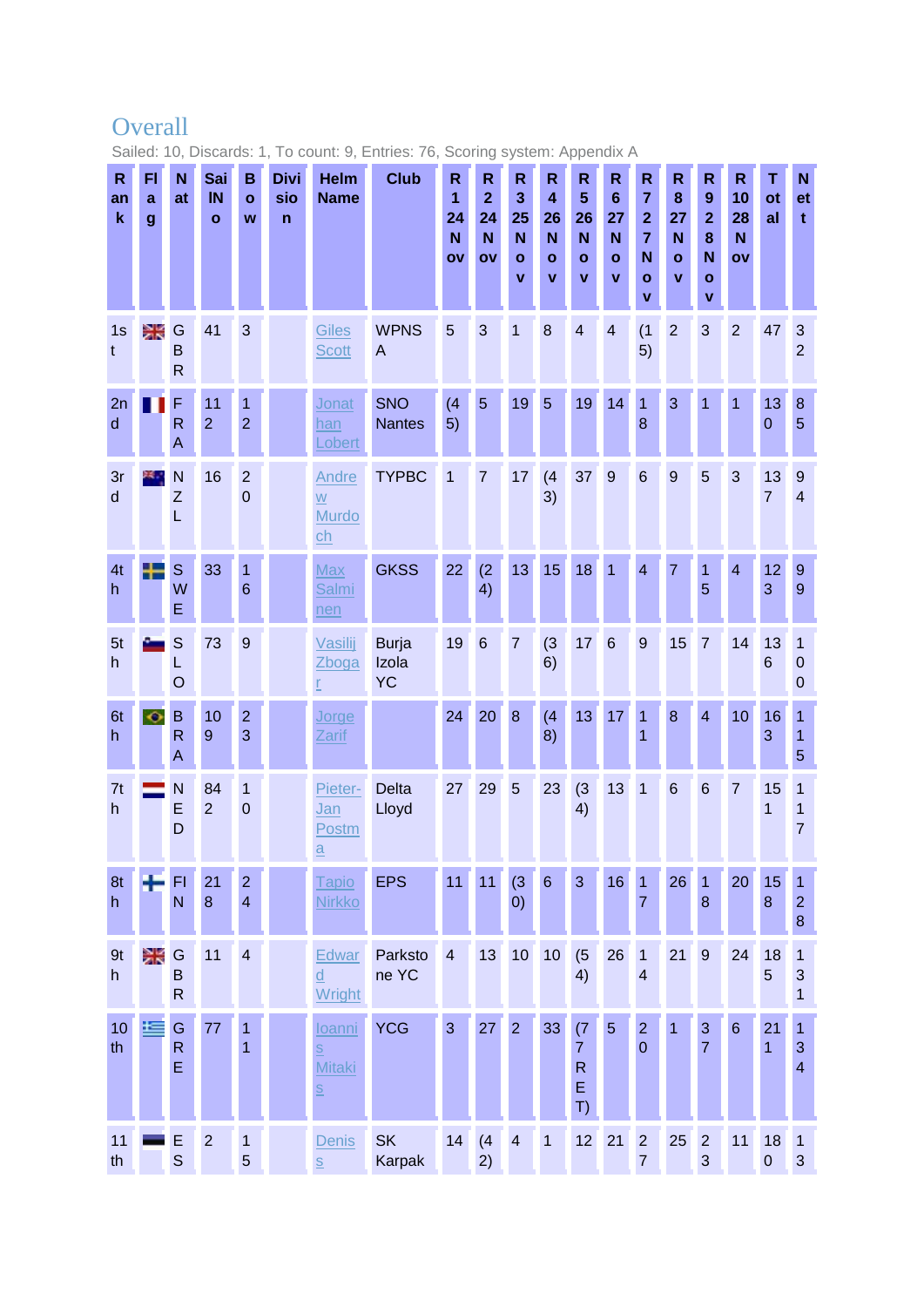| $\mathsf{R}$<br>an<br>$\mathbf k$ | FI<br>a<br>$\boldsymbol{g}$ | N<br>at                                       | Sai<br>IN<br>$\mathbf{o}$ | B<br>$\mathbf{o}$<br>W                    | <b>Divi</b><br>sio<br>n | Helm<br><b>Name</b>                                           | <b>Club</b>                         | $\mathsf{R}$<br>1<br>24<br>N<br>OV | R<br>$\overline{2}$<br>24<br>N<br>OV | $\mathsf{R}$<br>$\overline{\mathbf{3}}$<br>25<br>N<br>$\mathbf{o}$<br>V | $\mathsf R$<br>$\overline{\mathbf{4}}$<br>26<br>N<br>$\mathbf{o}$<br>$\mathbf v$ | R<br>5<br>26<br>N<br>$\mathbf{o}$<br>V | $\mathsf R$<br>$6\phantom{1}$<br>27<br>N<br>$\mathbf{o}$<br>v | $\mathsf{R}$<br>$\overline{7}$<br>$\overline{2}$<br>$\overline{7}$<br>N<br>$\mathbf{o}$<br>$\mathbf{v}$ | R<br>8<br>27<br>N<br>$\mathbf{o}$<br>V | R<br>$\boldsymbol{9}$<br>$\overline{\mathbf{2}}$<br>8<br>N<br>$\mathbf{o}$<br>v | $\mathbf R$<br>10<br>28<br>N<br>ov    | т<br>ot<br>al        | N<br>et<br>t                                |
|-----------------------------------|-----------------------------|-----------------------------------------------|---------------------------|-------------------------------------------|-------------------------|---------------------------------------------------------------|-------------------------------------|------------------------------------|--------------------------------------|-------------------------------------------------------------------------|----------------------------------------------------------------------------------|----------------------------------------|---------------------------------------------------------------|---------------------------------------------------------------------------------------------------------|----------------------------------------|---------------------------------------------------------------------------------|---------------------------------------|----------------------|---------------------------------------------|
|                                   |                             | T                                             |                           |                                           |                         | <b>Karpa</b><br>$\underline{k}$                               | Sailing<br>Team                     |                                    |                                      |                                                                         |                                                                                  |                                        |                                                               |                                                                                                         |                                        |                                                                                 |                                       |                      | 8                                           |
| 12<br>th                          |                             | U<br>S<br>A                                   | $6\phantom{1}6$           | $\overline{7}$                            |                         | Caleb<br>Paine                                                | <b>St</b><br>Francis<br><b>YC</b>   | 8                                  | 21                                   | 9                                                                       | 20                                                                               | 14                                     | 22                                                            | $\overline{2}$<br>3                                                                                     | 14                                     | (3)<br>6)                                                                       | 12                                    | 17<br>9              | 1<br>$\overline{4}$<br>3                    |
| 13<br>th                          | 兴                           | G<br>B<br>$\mathsf{R}$                        | 91                        | 1<br>4                                    |                         | <b>Ben</b><br>Cornis<br><u>h</u>                              | Exe SC                              | $\overline{7}$                     | 23                                   | 24                                                                      | 11                                                                               | 5                                      | (7)<br>$\overline{7}$<br>B<br>F<br>D)                         | $\overline{2}$<br>1                                                                                     | 10                                     | 1<br>4                                                                          | 35                                    | 22<br>$\overline{7}$ | 1<br>5<br>$\mathbf 0$                       |
| 14<br>th                          | 24.1                        | N<br>Ζ<br>L                                   | 24                        | 5                                         |                         | Josh<br><b>Junior</b>                                         | <b>WBBC</b>                         | 29                                 | 9                                    | 14                                                                      | (5)<br>4)                                                                        | 40                                     | $\overline{2}$                                                | 1<br>$\overline{2}$                                                                                     | $\overline{4}$                         | $\overline{2}$<br>1                                                             | 22                                    | 20<br>7              | 1<br>5<br>3                                 |
| 15<br>th                          |                             | $\mathsf{C}$<br>$\mathsf{R}$<br>$\circ$       | 69                        | $\overline{2}$<br>$\overline{2}$          |                         | <b>Milan</b><br>Vujasi<br>novic                               | <b>JK Split</b>                     | $6\phantom{1}6$                    | 15                                   | 15                                                                      | 38                                                                               | $\overline{7}$                         | (3)<br>9)                                                     | $\overline{7}$                                                                                          | 33                                     | 1<br>6                                                                          | 23                                    | 19<br>9              | 1<br>$6\phantom{1}6$<br>$\mathbf 0$         |
| 16<br>th                          |                             | F<br>$\mathsf{R}$<br>A                        | 17                        | $\overline{\mathbf{4}}$<br>$\overline{2}$ | J                       | Fabia<br>n Pic                                                | <b>SRR</b>                          | 13                                 | 36                                   | 25                                                                      | $\overline{2}$                                                                   | 1                                      | 8                                                             | $\overline{\mathbf{4}}$<br>$\overline{0}$                                                               | (4)<br>1)                              | 3<br>1                                                                          | 16                                    | 21<br>3              | 1<br>$\overline{7}$<br>$\overline{2}$       |
| 17<br>th                          | 隼                           | U<br>$\mathsf{R}$<br>U                        | 30<br>$\mathbf{1}$        | $\overline{\mathbf{4}}$<br>$\overline{4}$ |                         | <b>Alejan</b><br>dro<br>Jose<br>Foglia                        | <b>YCPE</b>                         | $\overline{2}$                     | 38                                   | 21                                                                      | (5)<br>6)                                                                        | 44                                     | 11                                                            | $\overline{2}$                                                                                          | 19                                     | 8                                                                               | 27                                    | 22<br>8              | 1<br>7<br>$\overline{2}$                    |
| 18<br>th                          |                             | D<br>E<br>N                                   | $\overline{2}$            | $\overline{\mathbf{4}}$<br>$\overline{0}$ |                         | Jonas<br>Hogh-<br><b>Christ</b><br>ensen                      | Royal<br>Danish<br>Yacht<br>Club    | 23                                 | 30                                   | 20                                                                      | 9                                                                                | 30                                     | 28                                                            | $\overline{3}$                                                                                          | 16                                     | $\mathbf{1}$<br>9                                                               | (7)<br>$\overline{7}$<br>D<br>N<br>F) | 25<br>5              | 1<br>$\overline{7}$<br>$\boldsymbol{8}$     |
| 19<br>th                          | æ.,                         | $\overline{A}$<br>U<br>$\mathbf S$            | 41                        | $\overline{2}$                            | $\mathsf{J}$            | Jake<br>Lilley                                                | <b>RQYS</b>                         | (5)<br>6)                          | $\overline{2}$                       | 45                                                                      | 18                                                                               | 36                                     | 37                                                            | $\overline{1}$<br>$6\phantom{1}6$                                                                       | $\overline{5}$                         | 1<br>$\overline{7}$                                                             | $\bf 8$                               | 24<br>$\mathbf 0$    | 1<br>$\bf 8$<br>$\overline{\mathbf{4}}$     |
| 20<br>th                          |                             | $\mathbf C$<br>$\mathsf{R}$<br>$\overline{O}$ | 52<br>$\overline{4}$      | $\overline{1}$                            |                         | Ivan<br>Kljako<br>vic<br>Gaspi<br>$\overline{C}$              | <b>JK</b><br>Labud<br>Fantasi<br>ca | 10 <sub>1</sub>                    | 10                                   | 16                                                                      | (7)<br>$\overline{7}$<br>$\mathsf{R}$<br>E<br>T)                                 | 24                                     | 25                                                            | $\bf 8$                                                                                                 | 77<br>$\sf B$<br>F<br>D                | 1<br>1                                                                          | $\overline{5}$                        | 26<br>3              | $\mathbf{1}$<br>$\, 8$<br>$6\phantom{1}6$   |
| 21<br>st                          | ╇                           | $\mathsf{N}$<br>$\circ$<br>${\sf R}$          | $\overline{1}$            | 1<br>$\overline{9}$                       |                         | <b>Ander</b><br>$\underline{\underline{\mathsf{S}}}$<br>Peder | <b>DSSF</b>                         | 21                                 | $\overline{4}$                       | (7)<br>$\overline{7}$<br>$\sf B$                                        | 13                                                                               | 39                                     | $\mathbf{3}$                                                  | $\sqrt{2}$<br>$\overline{\mathbf{4}}$                                                                   | 23                                     | $\overline{2}$<br>$\overline{9}$                                                | 34                                    | 26<br>$\overline{7}$ | $\mathbf{1}$<br>$\overline{9}$<br>$\pmb{0}$ |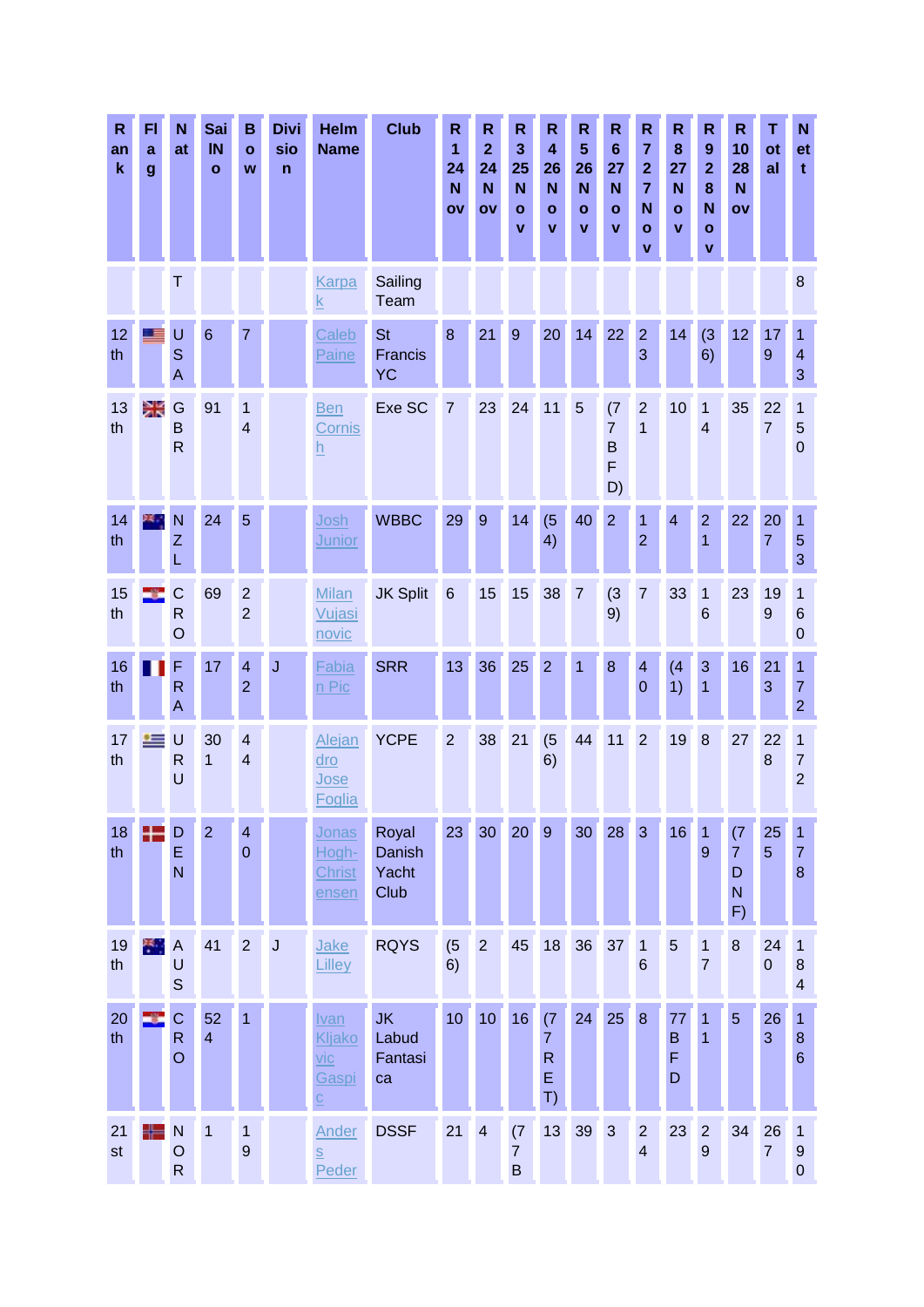| R<br>an<br>$\mathbf k$ | F <sub>1</sub><br>a<br>$\boldsymbol{g}$ | N<br>at                                 | Sai<br>IN<br>$\mathbf{o}$ | в<br>$\mathbf{o}$<br>W            | <b>Divi</b><br>sio<br>$\mathsf{n}$ | <b>Helm</b><br><b>Name</b>                                       | <b>Club</b>                  | R<br>1<br>24<br>N<br>OV | $\mathsf{R}$<br>$\overline{2}$<br>24<br>N<br>OV | R<br>3<br>25<br>N<br>$\mathbf{o}$<br>v                    | $\mathsf R$<br>$\overline{\mathbf{4}}$<br>26<br>N<br>$\mathbf{o}$<br>v | $\mathsf R$<br>5<br>26<br>N<br>$\bullet$<br>$\mathbf{v}$ | $\mathsf R$<br>$6\phantom{1}$<br>27<br>N<br>$\mathbf{o}$<br>v | R<br>$\overline{7}$<br>$\overline{\mathbf{2}}$<br>$\overline{7}$<br>N<br>$\mathbf{o}$<br>$\mathbf v$ | R<br>8<br>27<br>N<br>$\mathbf{o}$<br>$\mathbf v$ | R<br>9<br>$\mathbf{2}$<br>8<br>N<br>$\mathbf{o}$<br>$\mathbf{v}$ | $\mathbf R$<br>10<br>28<br>N <sub>1</sub><br>OV | т<br>ot<br>al        | N<br>et<br>$\mathbf t$                               |
|------------------------|-----------------------------------------|-----------------------------------------|---------------------------|-----------------------------------|------------------------------------|------------------------------------------------------------------|------------------------------|-------------------------|-------------------------------------------------|-----------------------------------------------------------|------------------------------------------------------------------------|----------------------------------------------------------|---------------------------------------------------------------|------------------------------------------------------------------------------------------------------|--------------------------------------------------|------------------------------------------------------------------|-------------------------------------------------|----------------------|------------------------------------------------------|
|                        |                                         |                                         |                           |                                   |                                    | sen                                                              |                              |                         |                                                 | F<br>D)                                                   |                                                                        |                                                          |                                                               |                                                                                                      |                                                  |                                                                  |                                                 |                      |                                                      |
| 22<br>nd               | 圈.                                      | A<br>U<br>$\mathbf S$                   | 26<br>$\overline{1}$      | 6                                 |                                    | Oliver<br><b>Twed</b><br><u>dell</u>                             | Sandrin<br>gham<br><b>YC</b> | 17                      | 12                                              | 39                                                        | 14                                                                     | 8                                                        | $\overline{7}$                                                | (4)<br>2)                                                                                            | 18                                               | 3<br>8                                                           | 39                                              | 23<br>$\overline{4}$ | 1<br>$9$<br>$\overline{2}$                           |
| 23<br>rd               |                                         | H<br>U<br>N                             | 40                        | $\overline{2}$<br>1               |                                    | Zsom<br>bor<br><b>Berec</b><br>$\overline{\underline{z}}$        | <b>MVM</b><br><b>SE</b>      | 15                      | 40                                              | 3                                                         | (4)<br>5)                                                              | 29                                                       | 24                                                            | $\overline{4}$<br>1                                                                                  | 11                                               | 1<br>3                                                           | 21                                              | 24<br>$\overline{2}$ | 1<br>$9\,$<br>$\overline{7}$                         |
| 24<br>th               |                                         | ΙT<br>A                                 | 11<br>$\overline{7}$      | 1<br>8                            |                                    | Giorgi<br>$\overline{0}$<br>Poggi                                | <b>SVGDF</b>                 | 35                      | 25                                              | 32                                                        | (3)<br>9)                                                              | 15 <sub>1</sub>                                          | 12                                                            | 1<br>3                                                                                               | 20                                               | $\overline{2}$<br>$\overline{\mathbf{4}}$                        | 26                                              | 24<br>1              | $\overline{2}$<br>$\boldsymbol{0}$<br>$\overline{2}$ |
| 25<br>th               |                                         | $\mathsf{C}$<br>$\mathsf{R}$<br>$\circ$ | 52                        | $\overline{4}$<br>$\overline{7}$  | J                                  | Nenad<br><b>Bugari</b><br>$\underline{n}$                        | <b>YC</b><br>Labud           | 20                      | (4)<br>1)                                       | 23                                                        | 24                                                                     | $\overline{2}$                                           | 35                                                            | 3<br>8                                                                                               | 22                                               | $\overline{2}$<br>$\overline{0}$                                 | 19                                              | 24<br>$\overline{4}$ | $\overline{2}$<br>$\pmb{0}$<br>3                     |
| 26<br>th               |                                         | S<br>W<br>E                             | $6\phantom{1}$            | 8                                 |                                    | <b>Bjorn</b><br><b>Allans</b><br>son                             | <b>GKSS</b>                  | 43                      | $\mathbf{1}$                                    | 12                                                        | (5)<br>8)                                                              | 23                                                       | 46                                                            | $\overline{2}$<br>$\overline{2}$                                                                     | 13                                               | $\overline{2}$<br>$\overline{2}$                                 | 25                                              | 26<br>5              | $\overline{2}$<br>$\boldsymbol{0}$<br>$\overline{7}$ |
| 27<br>th               |                                         | $\mathsf{R}$<br>U<br>$\mathsf{S}$       | $\overline{2}$            | $6\phantom{1}6$<br>$\overline{7}$ |                                    | <b>Aleks</b><br>ey<br><b>Boriso</b><br>$\underline{V}$           |                              | 25                      | 26                                              | 35                                                        | $\overline{7}$                                                         | $6\phantom{1}6$                                          | 41                                                            | $\mathbf{1}$<br>$\overline{0}$                                                                       | 35                                               | $\overline{c}$<br>5                                              | (4)<br>9)                                       | 25<br>9              | $\overline{c}$<br>1<br>$\Omega$                      |
| 28<br>th               |                                         | E<br>$\mathbf S$<br>P                   | 11                        | 3<br>8                            |                                    | Pablo<br>Guitia<br>$\underline{n}$<br><b>Sarria</b>              | C.N.EL<br><b>CANO</b>        | (5)<br>(0)              | 37                                              | 38                                                        | 3 <sup>1</sup>                                                         | 11                                                       | 23                                                            | $\overline{3}$<br>$6\phantom{1}$                                                                     | 30                                               | $\mathbf 0$                                                      | 28                                              | 26<br>$6\phantom{1}$ | $\mathbf{z}$<br>1<br>$\,$ 6 $\,$                     |
| 29<br>th               |                                         | IT<br>A                                 | 14<br>$6\phantom{1}$      | 1<br>3                            |                                    | <b>Michel</b><br>$\underline{\mathsf{e}}$<br>Paolet<br><u>ti</u> | <b>SVBG</b>                  | 12 <sub>2</sub>         | 34                                              | (7)<br>$\overline{7}$<br>$\mathsf B$<br>$\mathsf F$<br>D) | 22                                                                     | 20                                                       | 33                                                            | $\overline{2}$<br>8                                                                                  | 29                                               | $\overline{2}$<br>$6\phantom{1}$                                 | 13                                              | 29<br>$\overline{4}$ | $\overline{c}$<br>1<br>$\overline{7}$                |
| 30<br>th               |                                         | U<br>$\mathbb S$<br>A                   | $\overline{\mathbf{4}}$   | $\bf 8$<br>$\mathbf 0$            |                                    | Zach<br><b>RAILE</b><br>Y                                        |                              | 26                      | 18                                              | 34                                                        | 25                                                                     | (4)<br>3)                                                | 10                                                            | $\overline{\mathbf{4}}$<br>3                                                                         | 17                                               | $\mathbf{1}$<br>$\overline{2}$                                   | 33                                              | 26<br>1              | $\overline{2}$<br>1<br>8                             |
| 31<br>st               |                                         | $\mathsf C$<br>${\sf R}$<br>$\circ$     | $\mathbf{1}$              | $\overline{5}$<br>$6\phantom{1}6$ |                                    | Josip<br><b>Olujic</b>                                           | <b>JK</b><br>Labud           | 18                      | (4)<br>5)                                       | 31                                                        | 41                                                                     | 16                                                       | 36                                                            | $5\phantom{.0}$                                                                                      | 12                                               | $\overline{\mathbf{4}}$<br>3                                     | 17                                              | 26<br>$\overline{4}$ | $\overline{2}$<br>1<br>$\boldsymbol{9}$              |
| 32 <sub>2</sub>        |                                         | ${\sf R}$                               | 57                        | $\overline{2}$                    |                                    | Egor                                                             | <b>CSP</b>                   | 36                      |                                                 | 16 29 21                                                  |                                                                        | 33 32 3                                                  |                                                               |                                                                                                      | 28                                               | (4)                                                              | 9                                               | 28                   | 2 <sup>1</sup>                                       |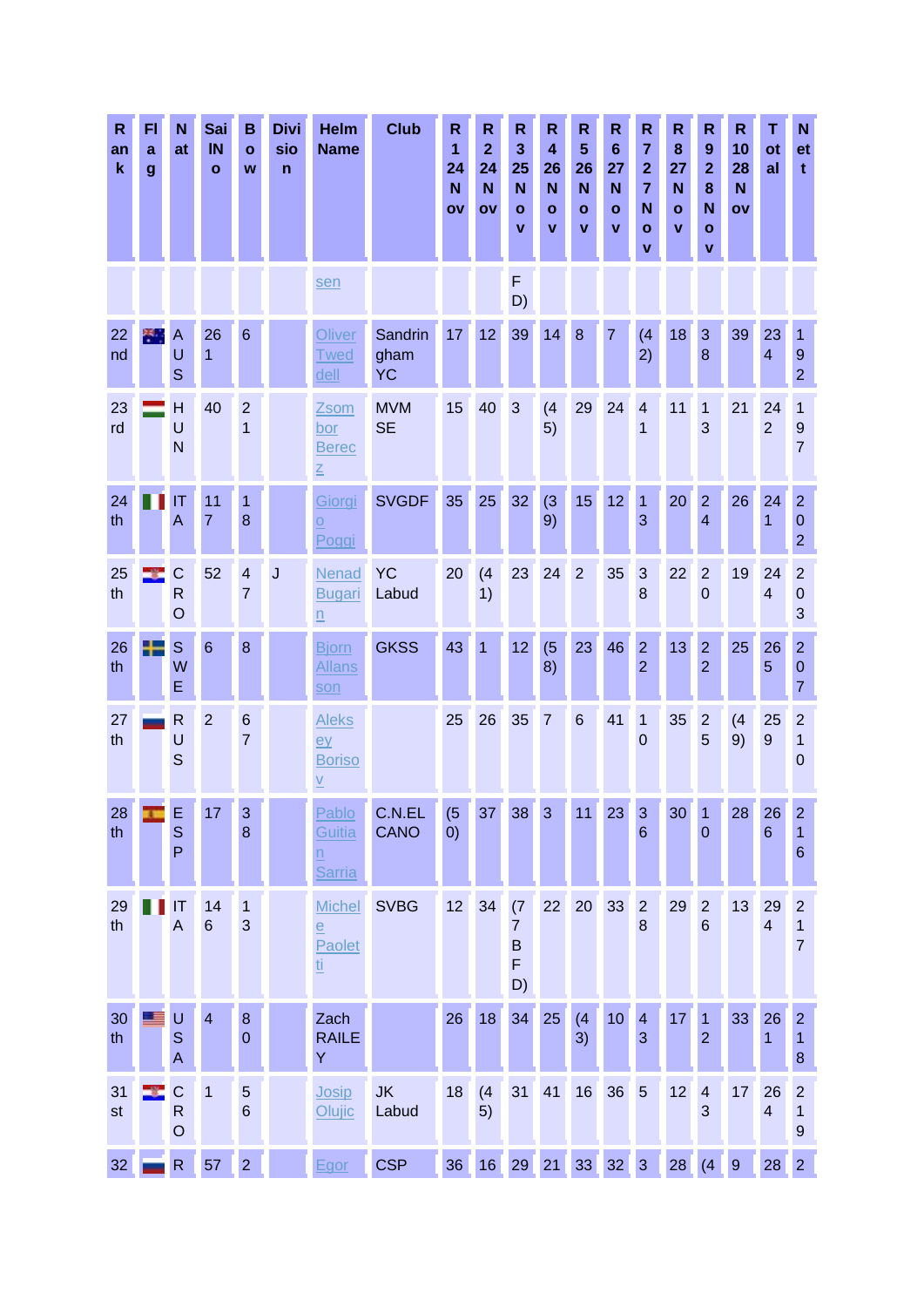| R<br>an<br>$\mathbf k$ | FI<br>a<br>$\boldsymbol{g}$ | N<br>at                          | Sai<br>IN<br>$\mathbf{o}$ | B<br>$\mathbf{o}$<br>W                | <b>Divi</b><br>sio<br>$\mathsf{n}$ | <b>Helm</b><br><b>Name</b>                               | <b>Club</b>                                                            | $\mathsf{R}$<br>1<br>24<br>N<br>OV | $\mathsf{R}$<br>$\overline{2}$<br>24<br>N<br>ov | R<br>3<br>25<br>N<br>O<br>V           | $\mathsf{R}$<br>$\overline{\mathbf{4}}$<br>26<br>N<br>$\mathbf{o}$<br>v | $\mathsf{R}$<br>$5\phantom{1}$<br>26<br>N<br>$\mathbf{o}$<br>V | $\mathsf{R}$<br>$6\phantom{1}$<br>27<br>N<br>$\mathbf{o}$<br>v | $\mathsf{R}$<br>$\overline{7}$<br>$\overline{2}$<br>$\overline{7}$<br>N<br>$\mathbf{o}$<br>$\mathbf v$ | R<br>8<br>27<br>N<br>$\mathbf{o}$<br>V | R<br>9<br>$\overline{2}$<br>8<br>N<br>$\mathbf{o}$<br>v | $\mathbf R$<br>10<br>28<br>N<br>OV | Τ<br>ot<br>al          | N<br>et<br>t                                          |
|------------------------|-----------------------------|----------------------------------|---------------------------|---------------------------------------|------------------------------------|----------------------------------------------------------|------------------------------------------------------------------------|------------------------------------|-------------------------------------------------|---------------------------------------|-------------------------------------------------------------------------|----------------------------------------------------------------|----------------------------------------------------------------|--------------------------------------------------------------------------------------------------------|----------------------------------------|---------------------------------------------------------|------------------------------------|------------------------|-------------------------------------------------------|
| nd                     |                             | U<br>S                           |                           | 8                                     |                                    | Terpig<br>orev                                           | <b>Hlebnik</b><br>ovo,<br>Fantasti<br>ca,<br><b>CSKA</b><br><b>VMF</b> |                                    |                                                 |                                       |                                                                         |                                                                |                                                                | $\mathbf 0$                                                                                            |                                        | 6)                                                      |                                    | $\mathbf 0$            | $\mathbf{3}$<br>$\overline{4}$                        |
| 33<br>rd               |                             | C<br>Z<br>E                      | 5                         | 3<br>0                                | J                                  | Ondre<br><b>Teply</b>                                    | <b>YCBrno</b>                                                          | 28                                 | 14                                              | 27                                    | 31                                                                      | 9                                                              | 27                                                             | (4)<br>6)                                                                                              | 27                                     | $\overline{4}$<br>$\overline{0}$                        | 32                                 | 28<br>1                | $\overline{2}$<br>$\mathbf{3}$<br>5                   |
| 34<br>th               | c٠                          | Τ<br>U<br>$\mathsf{R}$           | 21                        | 3<br>$\overline{2}$                   |                                    | <b>Alican</b><br>Kayna                                   | Fenerb<br>ahAgeS<br>K                                                  | (5)<br>9)                          | 31                                              | $6\phantom{1}$                        | 49                                                                      | 38                                                             | 15                                                             | 3<br>$\overline{4}$                                                                                    | 32                                     | $\overline{2}$                                          | 31                                 | 29<br>$\overline{7}$   | $\overline{2}$<br>$\mathbf{3}$<br>8                   |
| 35<br>th               | <b>I</b>                    | C<br>A<br>N                      | 11<br>$\mathbf 0$         | 3<br>3                                |                                    | <b>Martin</b><br>Robita<br>ille                          | <b>CVL/R</b><br><b>CYC</b>                                             | 30                                 | 44                                              | 22                                    | 29                                                                      | 31                                                             | 18                                                             | (4)<br>7)                                                                                              | 38                                     | 3<br>$\overline{4}$                                     | 15                                 | 30<br>8                | $\overline{2}$<br>$6\phantom{1}6$<br>1                |
| 36<br>th               |                             | E<br>S<br>P                      | $\overline{2}$            | $\overline{2}$<br>$6\phantom{1}6$     |                                    | Alex<br><b>Musca</b>                                     | Club<br><b>Nautica</b><br>Garraf                                       | 40                                 | 17                                              | 18                                    | 42                                                                      | (5)<br>2)                                                      | 19                                                             | $\overline{2}$<br>9                                                                                    | 40                                     | $\overline{4}$<br>1                                     | 18                                 | 31<br>6                | $\overline{2}$<br>$\,6\,$<br>4                        |
| 37<br>th               |                             | E<br>S<br>T                      | 11                        | $\overline{2}$<br>9                   |                                    | Lauri<br>Väin<br>salu                                    | ROPK/<br>TREV <sub>2</sub>                                             | 33                                 | (5)<br>9)                                       | 28                                    | 16                                                                      | 10 <sup>1</sup>                                                | 38                                                             | 3<br>1                                                                                                 | 36                                     | 3<br>3                                                  | 42                                 | 32<br>6                | $\overline{c}$<br>$6\phantom{1}6$<br>$\overline{7}$   |
| 38<br>th               |                             | P<br>O<br>L                      | 17                        | 1<br>7                                |                                    | Piotr<br>Kula                                            |                                                                        | 38                                 | 19                                              | (7)<br>$\overline{7}$<br>B<br>F<br>D) | 17                                                                      | 22                                                             | 29                                                             | 3<br>$\overline{2}$                                                                                    | 34                                     | 3<br>$\overline{2}$                                     | 45                                 | 34<br>5                | 2 <sup>1</sup><br>$6\phantom{1}6$<br>$\boldsymbol{8}$ |
| 39<br>th               |                             | IT<br>$\mathsf{A}$               | 66                        | $\overline{2}$<br>5                   |                                    | Enrico<br>Voltoli<br>$\overline{\mathsf{ni}}$            |                                                                        | (4)<br>8)                          | 8                                               | 36                                    | 46                                                                      | 27                                                             | 34                                                             | $\mathbf{3}$<br>3                                                                                      | 31                                     | $\overline{2}$<br>$\overline{7}$                        | 30                                 | 32<br>$\overline{0}$   | $\overline{c}$<br>$\overline{7}$<br>$\overline{2}$    |
| 40<br>th               |                             | $\mathsf{R}$<br>U<br>$\mathbf S$ | $6\phantom{a}$            | 3<br>$\overline{1}$                   | J                                  | <b>Arkadi</b><br>$\overline{Y}$<br><b>Kistan</b><br>$ov$ |                                                                        | $\overline{9}$                     | 43                                              | 33                                    | 35                                                                      | 25                                                             | (7)<br>$\overline{7}$<br>B<br>F<br>D)                          | $\mathbf{2}$<br>$\overline{5}$                                                                         | 39                                     | $\mathbf{3}$<br>$\overline{0}$                          | 36                                 | 35<br>$\overline{2}$   | $\overline{2}$<br>$\overline{7}$<br>5                 |
| 41<br>st               |                             | G<br>E<br>$\mathsf{R}$           | 25<br>9                   | $\sqrt{3}$<br>$\overline{\mathbf{4}}$ |                                    | Phillip<br>Kasue<br><u>ske</u>                           | <b>VSaW</b>                                                            | 34                                 | 28                                              | 11                                    | 40                                                                      | 35                                                             | 30                                                             | $\mathbf{3}$<br>5                                                                                      | 37                                     | $\overline{\mathbf{4}}$<br>$\overline{7}$               | (5)<br>2)                          | 34<br>$\boldsymbol{9}$ | $\overline{2}$<br>$\boldsymbol{9}$<br>$\overline{7}$  |
| 42<br>nd               |                             | IT<br>Α                          | 12<br>3                   | $\mathbf 2$<br>$\overline{7}$         |                                    | <b>Filippo</b><br><b>Balda</b>                           | <b>SVGDF</b>                                                           | 41                                 | 39                                              | 26                                    | 26                                                                      | 42                                                             | (4)<br>8)                                                      | $\overline{1}$<br>$\overline{9}$                                                                       | 24                                     | $\overline{4}$<br>5                                     | 40                                 | 35<br>$\boldsymbol{0}$ | $\mathbf{3}$<br>$\mathbf 0$                           |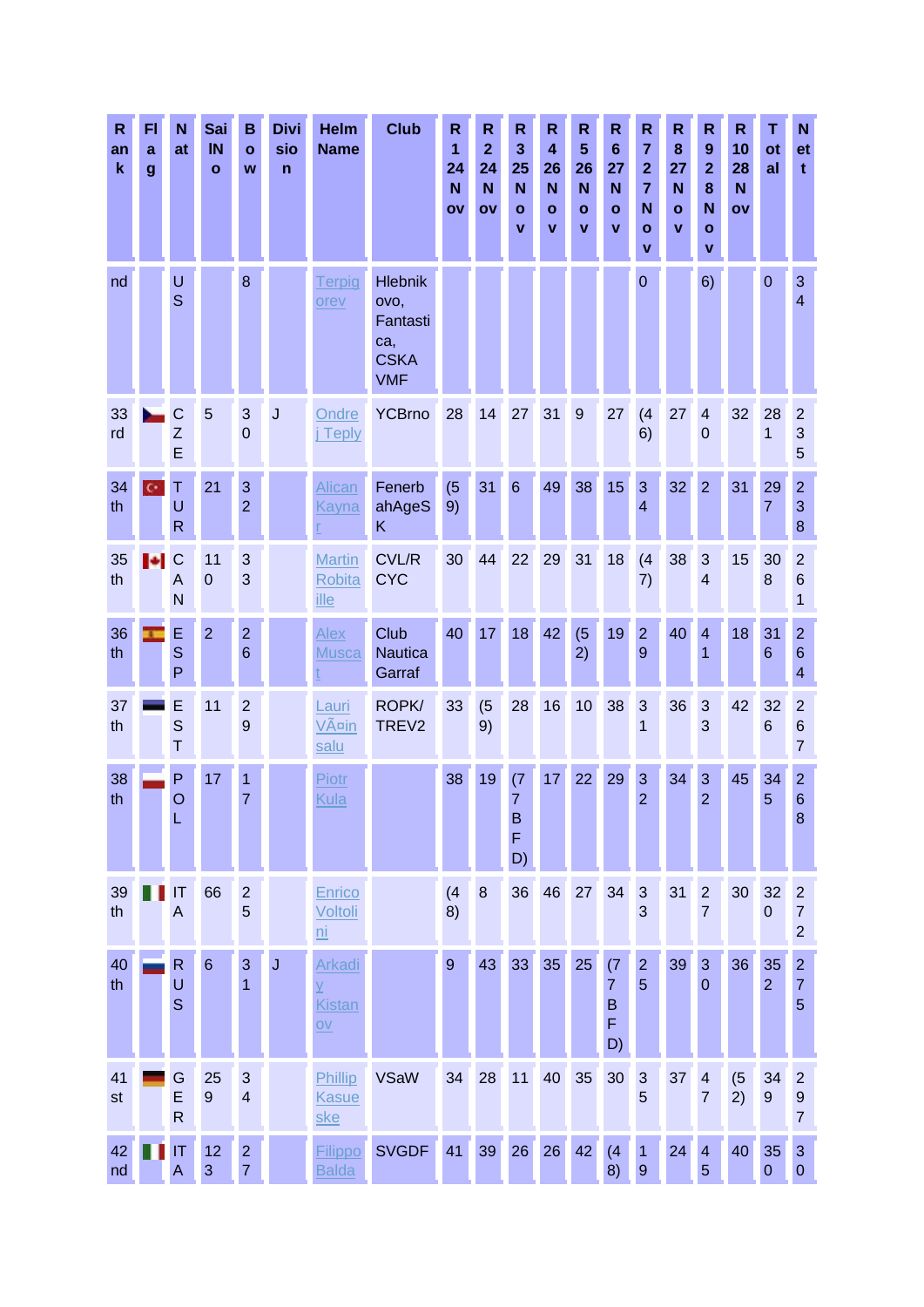| R<br>an<br>$\pmb{\mathsf{k}}$ | FI<br>a<br>$\boldsymbol{g}$  | N<br>at                                 | Sai<br>IN<br>$\mathbf{o}$ | в<br>$\mathbf{o}$<br>W             | <b>Divi</b><br>sio<br>$\mathsf{n}$ | Helm<br><b>Name</b>                             | <b>Club</b>                   | $\mathsf{R}$<br>$\mathbf{1}$<br>24<br>N<br>OV | $\mathsf{R}$<br>$\overline{2}$<br>24<br>N<br>OV | $\mathsf{R}$<br>3<br>25<br>N<br>O<br>v | $\mathsf{R}$<br>$\boldsymbol{4}$<br>26<br>N<br>$\mathbf{o}$<br>$\mathbf v$ | $\mathsf{R}$<br>$5\phantom{1}$<br>26<br>$\mathbf N$<br>$\mathbf{o}$<br>$\mathbf{v}$ | $\mathsf{R}$<br>$6\phantom{1}$<br>27<br>N<br>$\mathbf{o}$<br>v | $\mathsf{R}$<br>$\overline{7}$<br>$\mathbf{2}$<br>$\overline{7}$<br>N<br>$\mathbf{o}$<br>v | $\mathsf{R}$<br>8<br>27<br>N<br>$\mathbf{o}$<br>$\mathbf v$ | R<br>9<br>$\mathbf{2}$<br>8<br>N<br>$\mathbf{o}$<br>v | $\mathbf R$<br>10<br>28<br>N<br>OV | т<br>ot<br>al          | N<br>et<br>t                                     |
|-------------------------------|------------------------------|-----------------------------------------|---------------------------|------------------------------------|------------------------------------|-------------------------------------------------|-------------------------------|-----------------------------------------------|-------------------------------------------------|----------------------------------------|----------------------------------------------------------------------------|-------------------------------------------------------------------------------------|----------------------------------------------------------------|--------------------------------------------------------------------------------------------|-------------------------------------------------------------|-------------------------------------------------------|------------------------------------|------------------------|--------------------------------------------------|
|                               |                              |                                         |                           |                                    |                                    | ssari                                           |                               |                                               |                                                 |                                        |                                                                            |                                                                                     |                                                                |                                                                                            |                                                             |                                                       |                                    |                        | $\overline{2}$                                   |
| 43<br>rd                      |                              | $\mathsf{R}$<br>U<br>S                  | 7                         | $6\phantom{1}6$<br>8               |                                    | Vladi<br>mir<br><b>Krutsk</b><br><u>ikh</u>     | Fantasti<br>ca                | 16                                            | 32                                              | 43                                     | 12                                                                         | 46                                                                                  | (5)<br>5)                                                      | $\overline{4}$<br>$\overline{4}$                                                           | 45                                                          | 5<br>1                                                | 50                                 | 39<br>4                | $\mathbf{3}$<br>3<br>$\overline{9}$              |
| 44<br>th                      |                              | IT<br>A                                 | 14<br>$\overline{7}$      | 5<br>3                             |                                    | <b>Simon</b><br>$\overline{e}$<br>Ferrar<br>ese | Circola<br>Vela<br>Bari       | 37                                            | 51                                              | 40                                     | (5)<br>7)                                                                  | 21                                                                                  | 42                                                             | 3<br>7                                                                                     | 42                                                          | $\overline{4}$<br>$\overline{4}$                      | 29                                 | 40<br>$\overline{0}$   | 3<br>$\overline{4}$<br>3                         |
| 45<br>th                      |                              | $\mathsf{P}$<br>$\circ$<br>$\mathsf{R}$ | 5                         | $\mathbf{3}$<br>$\overline{7}$     |                                    | <b>Freder</b><br>$i$ co<br>Melo                 | Cncasc<br>ais                 | 32 <sub>2</sub>                               | 35                                              | 41                                     | 52                                                                         | 64                                                                                  | 20                                                             | 3<br>9                                                                                     | (7)<br>$\overline{7}$<br>$\sf B$<br>F<br>D)                 | $\overline{2}$<br>8                                   | 38                                 | 42<br>$6\phantom{1}$   | $\mathbf{3}$<br>$\overline{4}$<br>9              |
| 46<br>th                      | Ж                            | G<br>B<br>$\mathsf{R}$                  | 18                        | $\overline{4}$<br>$6\phantom{1}$   |                                    | <b>James</b><br><b>Hadde</b><br>$\underline{n}$ | <b>WPNS</b><br>$\overline{A}$ | 42                                            | 33                                              | 54                                     | $\overline{4}$                                                             | 49                                                                                  | 51                                                             | $5\phantom{.0}$<br>7                                                                       | 44                                                          | (6)<br>(0)                                            | 46                                 | 44<br>$\boldsymbol{0}$ | $\mathbf{3}$<br>$\boldsymbol{8}$<br>$\mathbf{0}$ |
| 47<br>th                      |                              | $\mathsf{C}$<br>H<br>N                  | 12<br>25                  | 5<br>$\mathbf{1}$                  |                                    | He<br>Chen                                      | <b>Chines</b><br>e YA         | 39                                            | 53                                              | 37                                     | 32 <sup>°</sup>                                                            | 47                                                                                  | 31                                                             | (5)<br>4)                                                                                  | 47                                                          | $\overline{4}$<br>8                                   | 51                                 | 43<br>$\boldsymbol{9}$ | 3<br>$\boldsymbol{8}$<br>5                       |
| 48<br>th                      |                              | C<br>Z<br>E                             | 1                         | 5<br>5                             |                                    | Micha<br>el<br><b>MAIE</b><br>$\mathsf{R}$      | <b>YCR</b>                    | 52                                            | 55                                              | 44                                     | 30                                                                         | (5)<br>6)                                                                           | 40                                                             | $\overline{4}$<br>9                                                                        | 48                                                          | $\overline{5}$<br>$\mathbf 0$                         | 37                                 | 46<br>1                | $\overline{4}$<br>$\mathbf 0$<br>5               |
| 49<br>th                      |                              | N<br>$\mathsf Z$<br>L                   | 8                         | $\boldsymbol{8}$<br>$\overline{2}$ |                                    | <b>Matt</b><br><b>COUT</b><br><b>TS</b>         | <b>MBBC</b>                   | 31                                            | 47                                              | (7)<br>$\overline{7}$<br>B<br>F<br>D)  | 27                                                                         | 28                                                                                  | 49                                                             | $\overline{4}$<br>5                                                                        | 77<br>D<br>$\mathsf{N}$<br>F                                | $\overline{5}$<br>5                                   | 47                                 | 48<br>3                | $\overline{4}$<br>$\mathbf 0$<br>$6\phantom{1}6$ |
| 50<br>th                      | Æ                            | D<br>E<br>N                             | 24                        | $\overline{5}$<br>$\overline{4}$   |                                    | Andre<br>Hojen<br>Cristia<br>nsen               | <b>SNV</b>                    | 47                                            | 52                                              | 42                                     | 19                                                                         | (6)<br>8)                                                                           | 52                                                             | $\,6$<br>1                                                                                 | 53                                                          | $\overline{5}$<br>$6\phantom{1}6$                     | 48                                 | 49<br>8                | $\overline{4}$<br>$\mathbf{3}$<br>$\theta$       |
| 51<br>st                      | $\left\  \bullet \right\ $ C | A<br>N                                  | $\overline{2}$            | $\mathbf{3}$<br>$6\phantom{1}6$    | $\sf J$                            | <b>Kyle</b><br><b>Martin</b>                    | Royal<br>Vancou<br>ver        | 58                                            | 49                                              | 53                                     | 47                                                                         | 48                                                                                  | 45                                                             | 5<br>$\overline{2}$                                                                        | (7)<br>$\overline{7}$<br>$\sf B$<br>F<br>D)                 | $\mathbf{3}$<br>9                                     | 41                                 | 50<br>9                | $\overline{4}$<br>$\mathbf{3}$<br>$\overline{2}$ |
| 52                            |                              | $\mathsf{c}$                            | 12                        | $\overline{3}$                     |                                    | .ei                                             | <b>Chines</b>                 |                                               | 60 22 (7 67 60 43 2                             |                                        |                                                                            |                                                                                     |                                                                |                                                                                            | 77                                                          | 3                                                     |                                    | 44 51 4                |                                                  |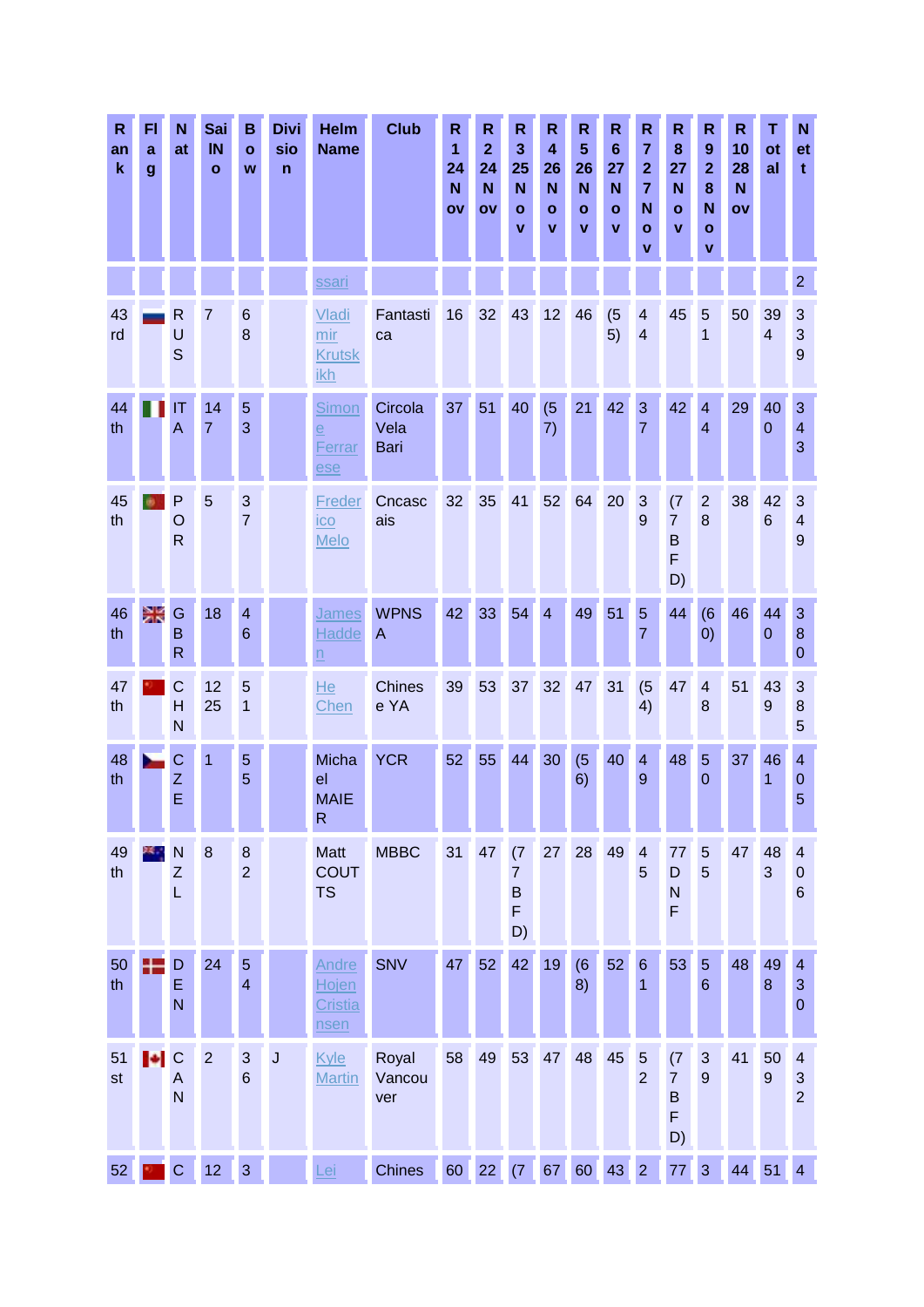| R<br>an<br>$\mathbf k$ | FI<br>a<br>g | N<br>at                       | Sai<br>IN<br>$\mathbf{o}$ | в<br>$\mathbf{o}$<br>W                    | <b>Divi</b><br>sio<br>n | <b>Helm</b><br><b>Name</b>                    | <b>Club</b>                                | R<br>1<br>24<br>N<br>OV | $\mathsf{R}$<br>$\overline{\mathbf{2}}$<br>24<br>N<br>OV | R<br>3<br>25<br>N<br>O<br>v    | $\mathsf{R}$<br>$\overline{\mathbf{4}}$<br>26<br>N<br>O<br>v | $\mathsf{R}$<br>5<br>26<br>$\mathbf N$<br>$\mathbf{o}$<br>۷ | $\mathsf R$<br>$6\phantom{1}6$<br>27<br>N<br>$\mathbf{o}$<br>v | R<br>$\overline{7}$<br>$\overline{\mathbf{2}}$<br>$\overline{7}$<br>N<br>$\mathbf{o}$<br>$\mathbf v$ | R<br>8<br>27<br>N<br>$\mathbf{o}$<br>V | R<br>$\boldsymbol{9}$<br>$\overline{2}$<br>8<br>N<br>$\mathbf{o}$<br>$\mathbf v$ | $\mathsf{R}$<br>10<br>28<br>N<br>ov | Τ<br>ot<br>al          | N<br>et<br>t                                   |
|------------------------|--------------|-------------------------------|---------------------------|-------------------------------------------|-------------------------|-----------------------------------------------|--------------------------------------------|-------------------------|----------------------------------------------------------|--------------------------------|--------------------------------------------------------------|-------------------------------------------------------------|----------------------------------------------------------------|------------------------------------------------------------------------------------------------------|----------------------------------------|----------------------------------------------------------------------------------|-------------------------------------|------------------------|------------------------------------------------|
| nd                     |              | H<br>N                        | 26                        | 9                                         |                         | Gong                                          | e YA                                       |                         |                                                          | $\overline{7}$<br>B<br>F<br>D) |                                                              |                                                             |                                                                | $6\phantom{1}6$                                                                                      | B<br>F<br>D                            | 5                                                                                |                                     | 1                      | 3<br>$\overline{4}$                            |
| 53<br>rd               | ÷            | A<br>$\mathsf{R}$<br>G        | 1                         | $6\phantom{1}6$<br>$\overline{2}$         | J                       | Ferna<br>ndo<br>Sanjur<br><u>jo</u>           | <b>YC</b><br>Argenti<br>na                 | 44                      | 48                                                       | 52                             | (6)<br>6)                                                    | 58                                                          | 44                                                             | 5<br>6                                                                                               | 43                                     | $\overline{\mathbf{4}}$<br>$\overline{2}$                                        | 57                                  | 51<br>$\overline{0}$   | 4<br>$\overline{\mathbf{4}}$<br>$\overline{4}$ |
| 54<br>th               |              | E<br>S<br>P                   | 71<br>$\overline{7}$      | 5<br>$\overline{7}$                       |                         | Victor<br>Goros<br><u>tegui</u>               | <b>RCM</b><br>Santan<br>der                | 53                      | 46                                                       | 55                             | (6)<br>9)                                                    | 26                                                          | 50                                                             | 5<br>1                                                                                               | 54                                     | 5<br>$\overline{7}$                                                              | 54                                  | 51<br>5                | 4<br>$\overline{\mathbf{4}}$<br>6              |
| 55<br>th               | ж.,          | $\overline{A}$<br>U<br>S      | 22                        | $\overline{4}$<br>1                       | J                       | Josep<br>h<br><b>McMill</b><br>an             | <b>WSC</b>                                 | 54                      | 56                                                       | 56                             | 28                                                           | (7)<br>$\overline{7}$<br>$\mathsf{R}$<br>E<br>T)            | 47                                                             | 5<br>$\mathbf 0$                                                                                     | 51                                     | 5<br>$\overline{2}$                                                              | 56                                  | 52<br>$\overline{7}$   | 4<br>5<br>$\mathbf 0$                          |
| 56<br>th               |              | N<br>Ζ<br>L                   | 11<br>$\overline{1}$      | $6\phantom{1}6$<br>$\overline{0}$         |                         | Karl<br>Purdie                                | <b>WBBC</b>                                | 49                      | 54                                                       | (5)<br>9)                      | 34                                                           | 55                                                          | 59                                                             | 5<br>8                                                                                               | 46                                     | 5<br>8                                                                           | 43                                  | 51<br>5                | 4<br>5<br>6                                    |
| 57<br>th               |              | N<br>Z<br>L                   | 21                        | 5<br>8                                    |                         | <b>Nik</b><br><b>Burfoo</b>                   | <b>TBC</b>                                 | 46                      | 50                                                       | 46                             | 53                                                           | 51                                                          | 54                                                             | 5<br>3                                                                                               | 52                                     | (6)<br>1)                                                                        | 53                                  | 51<br>$\boldsymbol{9}$ | 4<br>5<br>8                                    |
| 58<br>th               |              | A<br>U<br>S                   | 26                        | $\overline{4}$<br>3                       |                         | lan<br><b>Mckill</b><br>$\underline{OP}$      | R.<br>Prince<br><b>Albert</b><br><b>YC</b> | (6)<br>4)               | 60                                                       | 47                             | 51                                                           | 32                                                          | 56                                                             | $6\phantom{1}6$<br>$\overline{2}$                                                                    | 49                                     | 5<br>9                                                                           | 58                                  | 53<br>8                | 4<br>7<br>4                                    |
| 59<br>th               |              | F1<br>N                       | 22<br>5                   | $\overline{\mathbf{4}}$<br>$\overline{9}$ |                         | <b>Mikael</b><br><b>Hyryla</b><br><u>inen</u> | <b>NJK</b>                                 | 51                      | 57                                                       | 50                             | 64                                                           | (7)<br>$\overline{7}$<br>$\mathsf{R}$<br>E<br>T)            | 53                                                             | $\sqrt{5}$<br>5                                                                                      | 50                                     | $\overline{\mathbf{4}}$<br>9                                                     | 60                                  | 56<br>$6\phantom{1}$   | 4<br>$\bf 8$<br>$9\,$                          |
| 60<br>th               | 드르           | $\cup$<br>$\mathbf S$<br>A    | 11                        | 3<br>5                                    |                         | Philip<br><b>Toth</b>                         | <b>USSTS</b>                               | 62                      | 61                                                       | 51                             | 55                                                           | 50                                                          | 57                                                             | $\overline{\mathbf{4}}$<br>8                                                                         | 55                                     | 5<br>$\overline{\mathbf{4}}$                                                     | (6)<br>4)                           | 55<br>$\overline{7}$   | 4<br>$9\,$<br>3                                |
| 61<br>st               | 樂            | $\overline{A}$<br>$\cup$<br>S | 10                        | $\overline{\mathbf{4}}$<br>$\bf 8$        |                         | John<br>Condi<br>$\overline{e}$               | Yarra<br><b>Bay 16'</b><br><b>Skiff SC</b> | (6)<br>8)               | 64                                                       | 60                             | 37                                                           | 41                                                          | 58                                                             | $\,6$<br>$\mathbf 0$                                                                                 | 58                                     | $\,6$<br>5                                                                       | 61                                  | 57<br>$\overline{2}$   | 5<br>$\pmb{0}$<br>4                            |
| 62<br>nd               |              | F1<br>N                       | 99                        | $\,$ 6 $\,$<br>5                          |                         | Jesse<br><b>KYLA</b>                          | <b>RPS</b>                                 | 55                      | (6)<br>7)                                                | 48                             | 50                                                           | 59                                                          | 63                                                             | $\,$ 6 $\,$<br>3                                                                                     | 56                                     | $6\phantom{1}6$<br>$\overline{2}$                                                | 55                                  | 57<br>$\bf 8$          | $\sqrt{5}$<br>$\mathbf{1}$                     |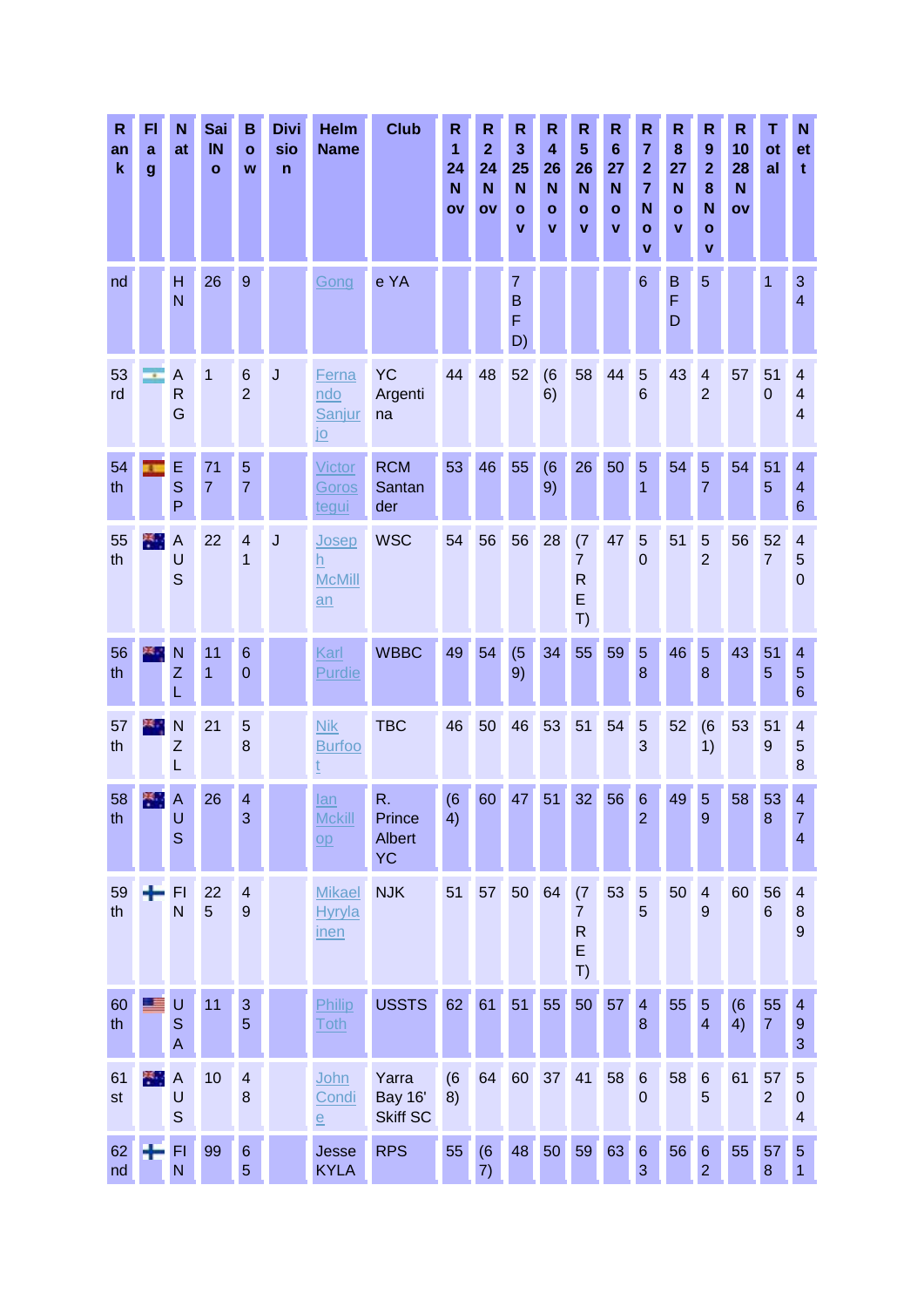| $\mathsf{R}$<br>an<br>$\mathbf k$ | FI<br>a<br>$\boldsymbol{g}$ | N<br>at                           | Sai<br>IN<br>$\mathbf{o}$ | в<br>$\mathbf{o}$<br>W              | <b>Divi</b><br>sio<br>$\mathbf n$ | <b>Helm</b><br><b>Name</b>                                            | <b>Club</b>    | R<br>$\mathbf{1}$<br>24<br>N<br>OV | $\mathsf R$<br>$\overline{2}$<br>24<br>$\mathbf N$<br>ov | R<br>3<br>25<br>N<br>$\mathbf{o}$<br>۷                     | R<br>$\overline{\mathbf{4}}$<br>26<br>N<br>$\mathbf{o}$<br>v | $\mathsf{R}$<br>$5\phantom{1}$<br>26<br>$\mathbf N$<br>$\mathbf{o}$<br>$\mathbf v$ | R<br>$6\phantom{1}$<br>27<br>N<br>$\mathbf{o}$<br>v | $\mathsf{R}$<br>$\overline{7}$<br>$\overline{\mathbf{2}}$<br>$\overline{7}$<br>N<br>$\mathbf{o}$<br>$\mathbf v$ | $\mathsf R$<br>8<br>27<br>N<br>$\bullet$<br>$\mathbf v$ | R<br>$\boldsymbol{9}$<br>$\overline{2}$<br>8<br>N<br>$\mathbf{o}$<br>$\mathbf{v}$ | R<br>10<br>28<br>$\mathbf N$<br>$\mathbf{O}$     | т<br>ot<br>al          | N<br>et<br>t                                        |
|-----------------------------------|-----------------------------|-----------------------------------|---------------------------|-------------------------------------|-----------------------------------|-----------------------------------------------------------------------|----------------|------------------------------------|----------------------------------------------------------|------------------------------------------------------------|--------------------------------------------------------------|------------------------------------------------------------------------------------|-----------------------------------------------------|-----------------------------------------------------------------------------------------------------------------|---------------------------------------------------------|-----------------------------------------------------------------------------------|--------------------------------------------------|------------------------|-----------------------------------------------------|
|                                   |                             |                                   |                           |                                     |                                   | <b>NPAA</b>                                                           |                |                                    |                                                          |                                                            |                                                              |                                                                                    |                                                     |                                                                                                                 |                                                         |                                                                                   |                                                  |                        | 1                                                   |
| 63<br>rd                          |                             | F<br>$\mathsf{R}$<br>$\mathsf{A}$ | 42                        | 7<br>9                              |                                   | <b>Brend</b><br>an<br><b>MCCA</b><br><b>RTY</b>                       |                | 66                                 | (7)<br>$\left( 0\right)$                                 | 49                                                         | 59                                                           | 45                                                                                 | 60                                                  | $6\phantom{1}6$<br>6                                                                                            | 61                                                      | 6<br>8                                                                            | 63                                               | 60<br>$\overline{7}$   | 5<br>3<br>$\overline{7}$                            |
| 64<br>th                          | 24.7                        | N<br>Z<br>L                       | 7                         | $6\phantom{1}6$<br>1                |                                   | <b>Bradle</b><br>$\overline{X}$<br>Dougl<br>$\overline{\mathbf{a}}$ s | <b>WBC</b>     | 57                                 | 63                                                       | 63                                                         | 65                                                           | 66                                                                                 | 61                                                  | $\overline{5}$<br>9                                                                                             | 57                                                      | 5<br>3                                                                            | (7)<br>$\overline{7}$<br>D<br>N<br>F)            | 62<br>$\mathbf{1}$     | 5<br>$\overline{\mathbf{4}}$<br>$\overline{4}$      |
| 65<br>th                          |                             | N<br>Z<br>L                       | 9                         | 5<br>9                              |                                   | Rob<br>Coutts                                                         | <b>RAYC</b>    | 70                                 | 58                                                       | (7)<br>$\overline{7}$<br>$\mathsf B$<br>$\mathsf{F}$<br>D) | 61                                                           | 53                                                                                 | 64                                                  | $\,6$<br>5                                                                                                      | 59                                                      | $\,6$<br>3                                                                        | 59                                               | 62<br>$\boldsymbol{9}$ | 5<br>5<br>$\overline{2}$                            |
| 66<br>th                          |                             | N<br>Z<br>L                       | 20                        | $6\phantom{1}6$<br>$\boldsymbol{9}$ |                                   | <b>Chris</b><br><b>Wells</b>                                          | <b>NPC</b>     | 61                                 | 62                                                       | 57                                                         | 68                                                           | 61                                                                                 | 62                                                  | $\,6\,$<br>5                                                                                                    | 60                                                      | (7)<br>1)                                                                         | 65                                               | 63<br>2 <sup>1</sup>   | $\overline{5}$<br>$6\phantom{1}6$<br>1              |
| 67<br>th                          |                             | N<br>Z<br>L                       | 10                        | $6\phantom{1}6$<br>$\overline{4}$   |                                   | <b>David</b><br>Hooge<br>nboo<br>m                                    | <b>WYC</b>     | 67                                 | (7)<br>$\overline{7}$<br>D<br>$\mathsf{N}$<br>S)         | 61                                                         | 44                                                           | 63                                                                                 | 68                                                  | $6\phantom{1}6$<br>8                                                                                            | 62                                                      | $\boldsymbol{6}$<br>$\overline{7}$                                                | 62                                               | 63<br>$\boldsymbol{9}$ | $\overline{5}$<br>$6\phantom{1}6$<br>$\overline{2}$ |
| 68<br>th                          |                             | N<br>Z<br>L                       | 22                        | 6<br>6                              |                                   | <b>Dirch</b><br><u>Ander</u><br>sen                                   | <b>WYC</b>     | 69                                 | 69                                                       | 65                                                         | 62                                                           | 57                                                                                 | 65                                                  | (7)<br>2)                                                                                                       | 65                                                      | $6\phantom{1}6$<br>$\overline{4}$                                                 | 68                                               | 65<br>$6\phantom{1}$   | 5<br>$\bf 8$<br>4                                   |
| 69<br>th                          |                             | $\mathsf{R}$<br>U<br>$\mathsf{S}$ | 21<br>$\overline{2}$      | $\overline{7}$<br>$\mathbf{1}$      |                                   | Lanfra<br>nko<br>Cirillo                                              | Fantasti<br>ca | 63                                 | 68                                                       | 62                                                         | 60                                                           | 65                                                                                 | 67                                                  | $\,6\,$<br>7                                                                                                    | 63                                                      | $6\phantom{1}6$<br>9                                                              | (7)<br>$\overline{7}$<br>D<br>$\mathsf{N}$<br>F) | 66<br>$\mathbf{1}$     | $\overline{5}$<br>$\bf 8$<br>$\overline{4}$         |
| 70<br>th                          | ж,                          | N<br>Z<br>L                       | 19                        | $\bf 8$<br>3                        |                                   | Denis<br><b>MOW</b><br><b>BRAY</b>                                    | <b>NPC</b>     | 65                                 | 66                                                       | 58                                                         | (7)<br>$\left( 0\right)$                                     | 67                                                                                 | 66                                                  | $\,6$<br>$\overline{9}$                                                                                         | 64                                                      | $6\phantom{.}6$<br>$6\phantom{1}6$                                                | 69                                               | 66<br>$\boldsymbol{0}$ | $\overline{5}$<br>$9\,$<br>0                        |
| 71<br>st                          |                             | N<br>$\boldsymbol{Z}$<br>L        | 26<br>$\overline{5}$      | $\overline{7}$<br>$\overline{2}$    |                                   | <b>Mike</b><br>Pears<br>$\underline{\text{on}}$                       | <b>CBYC</b>    | 71                                 | 71                                                       | 64                                                         | 63                                                           | 62                                                                                 | 71                                                  | (7)<br>4)                                                                                                       | 67                                                      | $\overline{7}$<br>3                                                               | 66                                               | 68<br>$\overline{2}$   | $6\phantom{.}6$<br>$\mathbf 0$<br>8                 |
| 72<br>nd                          |                             | N<br>Z                            | 88                        | 7<br>$\overline{\mathbf{4}}$        |                                   | Gerar<br>$\underline{\underline{\mathsf{d}}}$                         | <b>WYC</b>     | (7)<br>2)                          | 65                                                       | 66                                                         | 72                                                           | 69                                                                                 | 69                                                  | $\overline{7}$<br>$\mathbf 0$                                                                                   | 68                                                      | $\overline{7}$<br>$\boldsymbol{0}$                                                | 70                                               | 69<br>$\mathbf{1}$     | $6\phantom{1}6$<br>$\mathbf{1}$                     |